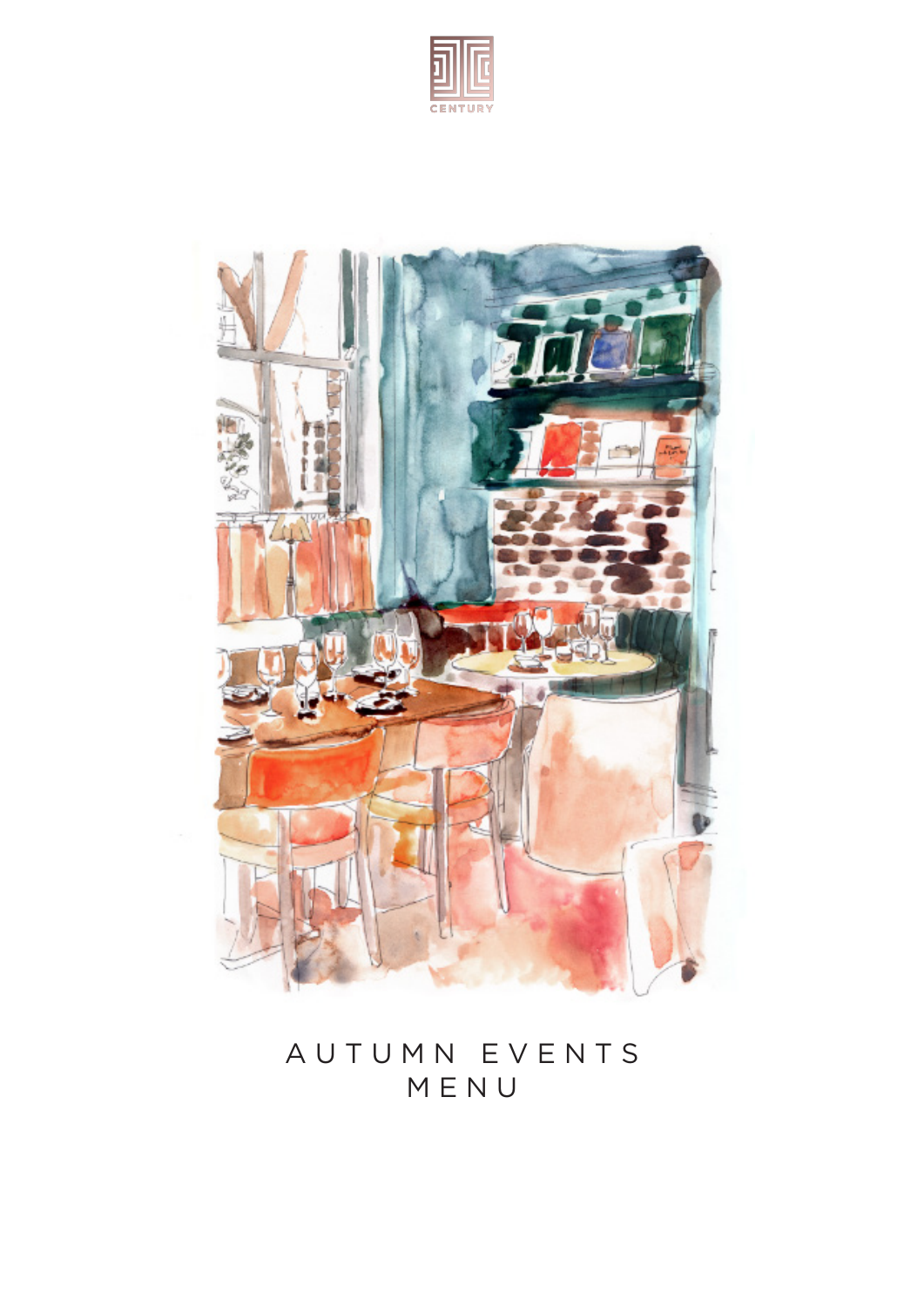# **B R E A K F A S T**

# WORKING BREAKFAST

# £16 pp

Mini croissants & pain au chocolat Granola, greek yoghurt, berries & dry fruits Tea & Coffee

# **LIGHT BREAKFAST**

**£22 pp** 

**Choose 4 from the below selections (tea & coffee included)**

**CENTURY BREAKFAST** 

**£26 pp Choose 6 from the below selections (tea & coffee included)**

#### **FROM THE BAKERY**

Oat & seed muffin (v)

Blueberry muffin (v)

Poppy & lemon cake (v)

Carrot & walnut cake (v)

Century chocolate cookies (v) (gluten-free available)

### **CLASSIC**

Fruit & mixed berry salad (gf) (vg)

Fruit granola, yoghurt & berries (v) (gluten-free available)

Bacon & egg mini english muffin

Egg & cheese mini english muffin (v)

## **SAVOURY**

Egg white omelette roll (v) Foreman's smoked salmon bagel Sweet potato & quail egg nest

# **HEALTHY**

Chia seed, banana & coconut pudding (vg) (gf)

Date & hazelnut energy balls (vg) (gf)

Overnight quinoa porridge, mango & lime (vg) (gf)

Avocado on toast,jalapeno & radish (vg) (gf)

Pineapple & kiwi kebab (vg) (gf)

Puffed rice cake, bitter chocolate, dry fruit & pistachios (vg) (gf)



**ADDITIONAL ITEMS**

Fruit platter (vg) (gf) (serves 3) £20

Oat & seed muffin (v) £2.5

Blueberry muffin (v) £2.5

Mini croissants & Mini pain au chocolat £1 pp

Century chocolate brownies £1.5 pp

A discretionary 15% service charge will be added to your bill. All prices subject to VAT at prevailing rate. Please note that our menu items may contain allergens or may have come in contact with items containing<br>allergens, especially nuts and gluten as we handle them in our kitchen. If you have a food allergy or special dietary requirement, please contact us for more information so that we can guide you to make a safe food choice.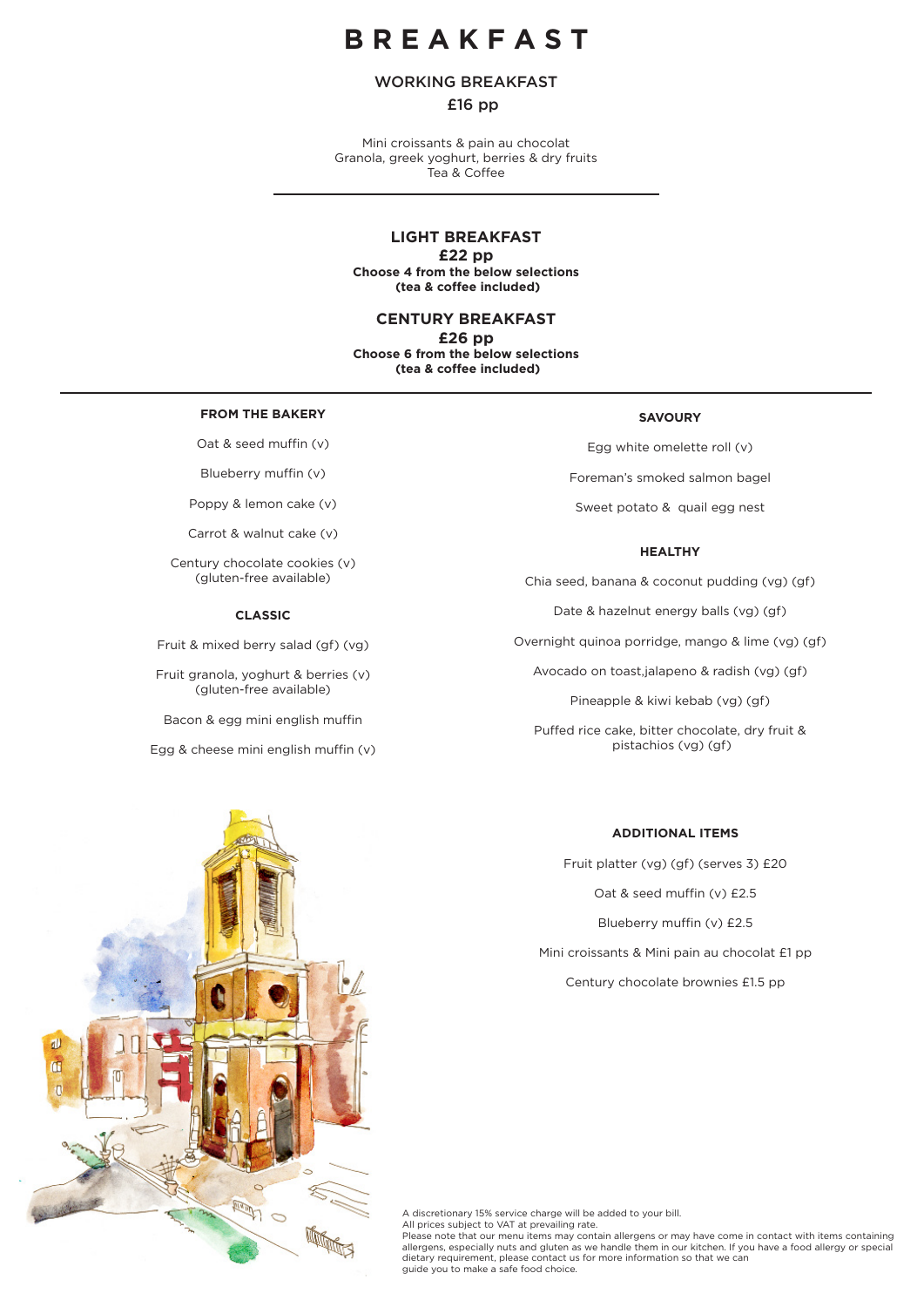# WORKING LUNCH

**LIGHT LUNCH £22 |** 2 sandwiches **•** 2 bites **•** 1 salad **•** 1 dessert

**REGULAR LUNCH £26 |** 3 sandwiches **•** 2 bites **•** 2 salads **•** 1 dessert

## **SANDWICH SELECTION Served in artisan breads (Gluten free bread available)**

Foreman's smoked salmon bagel

Century club sandwich

Aged longhorn beef pastrami, horseradish sauce, sauerkraut & watercress

Hot salt beef bagel

Egg mayo & sun-dried tomatoes (v)

Artichoke, sundried tomatoes & olive tapenade (vg)

Falafel & chermoula wrap (vg)

## **SMALL BITES**

Fish Cakes & tartar sauce (gf) Japanese fried chicken, ginger, soy & sesame dip (gf) Roasted sweet potato, guacamole & tomato salsa creole (vg) (gf) Potato & pepper frittata & smoked paprika labneh (V) (gf) Sweet potato fries (vg) (gf)

### **DESSERTS**

Century chocolate brownie (v) (gluten-free on request)

Seasonal fruit salad, mint & pomegranate (vg) (gf)

Victoria sponge cake (v)

Autumn Mess (v) (gf)

# **ADDITIONAL ITEMS**

Fruit platter (vg) (gf) (serves 3) £20 Oat & seed muffin (v) £2.5 Blueberry muffin (v) £2.5 Mini croissants & Mini pain au chocolat £1 pp Century chocolate brownies £1.5 pp



A discretionary 15% service charge will be added to your bill. All prices subject to VAT at prevailing rate. Please note that our menu items may contain allergens or may have come in contact with items containing allergens, especially nuts and gluten as we handle them in our kitchen. If you have a food allergy or special dietary requirement, please contact us for more information so that we can guide you to make a safe food choice.

# **SALADS**

Kale Caesar (v/vg)

Kabocha squash & seeds (v/vg)

Heirloom tomatoes, za'atar, lemon & leaf salad (vg) (gf)

Wild rice & chickpea salad, cumin, cranberry, mixed nuts & herbs (vg) (gf)

Canarian potatoes & mojo sauce (v)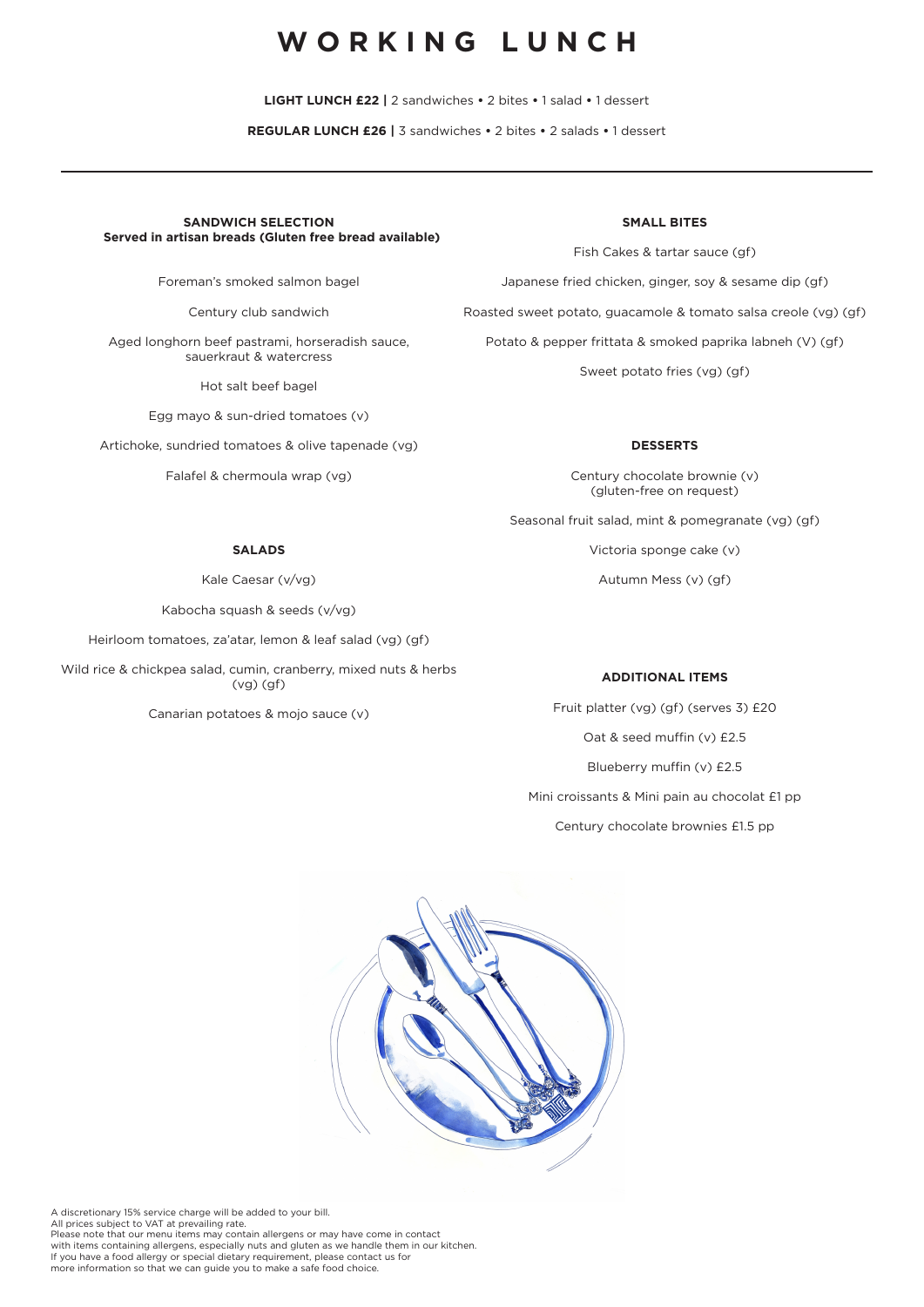# **C A N A P É S**

**MINIMUM GROUP OF 15**

**6 CANAPÉS £20pp**



**Our chef is delighted to meet with you & design a personal canapé menu**

#### **MEAT**

Mature angus beef burger, cheddar & tomato relish

Lamb merguez sausage pinwheel & rose harissa mayonnaise

Crispy Moroccan chicken skewer, preserved lemon & mint yoghurt (gf)

Parma ham wrapped boccancini mozzarella, basil & aged balsamic (gf)

Chorizo, potato croquette & romesco sauce

# **FISH**

Tuna tartare (gf)

Tiger prawn & Marie Rose sauce (gf)

Smoked salmon & dill yoghurt lolly & caviar (gf)

Mini cod & chips, tartare sauce

### **VEGETARIAN (v)**

Organic quinoa & sweetcorn burger, barrel aged feta & smokey chipotle BBQ sauce (v)

Truffle & wild mushroom cone & whipped goats curd (v)

Colston Basset & cranberry quiche (v)

Beetroot & sumac tartare, goats cheese, pomegranate & hazelnut (v)

### **VEGAN (vg)**

Minted pea filo tart & almond feta (vg)

Aubergine, ginger gyoza & ponzu (vg)

Chickpea sable', hummus & dukkah (vg) (gf)

Jackfruit tostada, chipotle & pickled radish (vg)

#### **DESSERT**

Salted chocolate tart & Armagnac mascarpone (v)

Cherry & chocolate cheesecake (gf)

Baileys tiramisu (v)

Vegan meringue, pistachio & raspberry (vg) (gf)

A discretionary 15% service charge will be added to your bill. All prices subject to VAT at prevailing rate.<br>Please note that our menu items may contain allergens or may have come in contact with items containing allergens you have a food allergy or special dietary requirement, please contact us for more information so that we can guide you to make a safe food choice.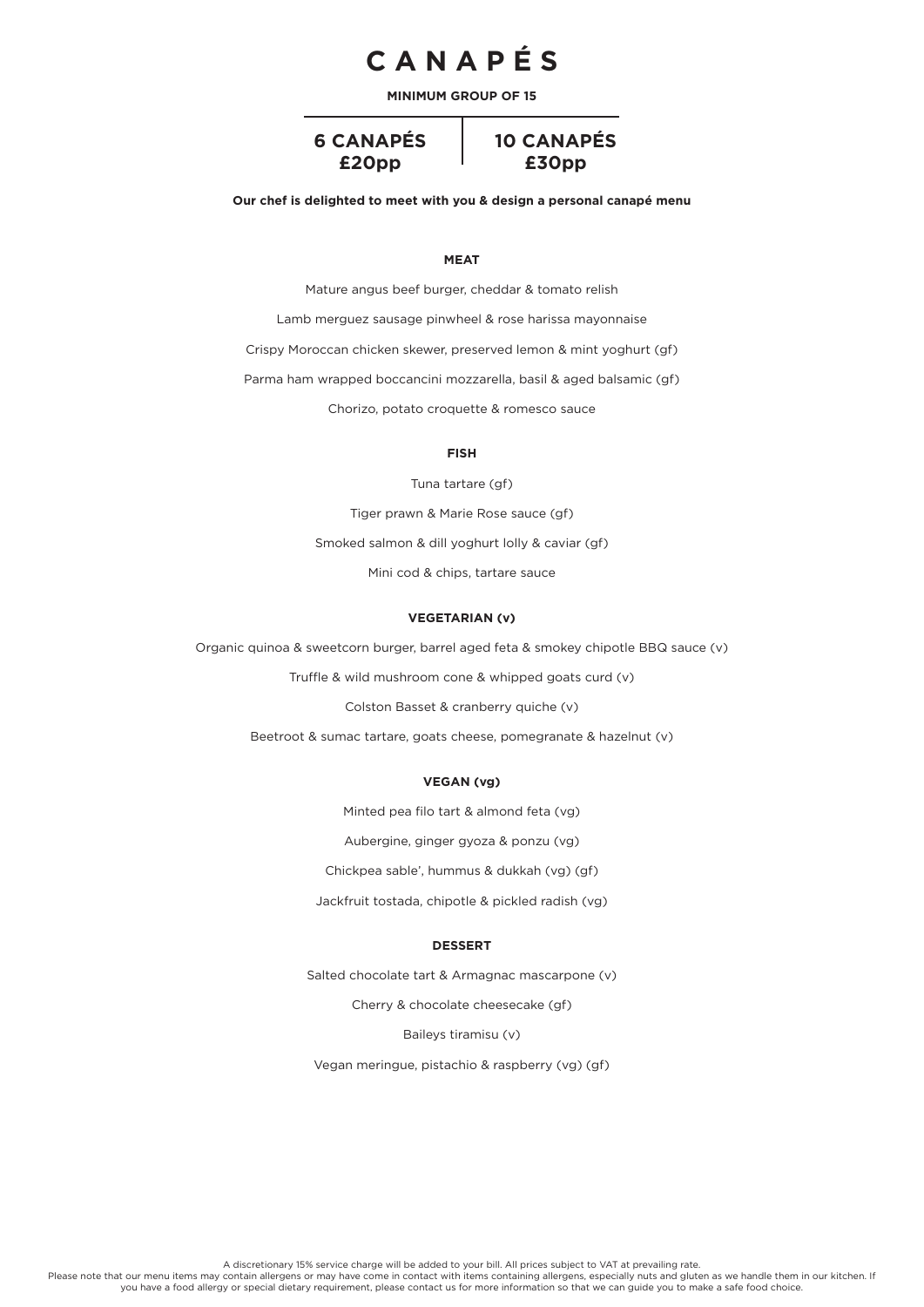# **B O W L F O O D**

**MINIMUM GROUP ORDER OF 15**

# **3 CHOICES £20pp**

# **5 CHOICES £30pp**

# **FROM THE FARM**

Dry aged short rib of beef, shallot & mashed potato (gf) Lamb kofta, barrel aged feta, spiced tomato sauce & lemon yoghurt (gf) Crispy miso fried chicken & green bean stir fry

#### **FROM THE SEA**

Mini cod & chips & tartare sauce Baked sea bream, chimichurri & roasted potatoes (gf) Thai prawn cakes, ginger & sweet chilli sauce (gf)

### **FROM THE LAND (v)**

Brown butter gnocchi, porcini & pecorino (v)

Truffle mac & cheese (v)

Butternut squash risotto, goat's cheese, dry cranberries & thyme (v) (gf) Celeriac, chestnuts, sprouts, cider apples & sage (v) (gf)

## **FROM THE EARTH (vg)**

Chermoula roasted cauliflower, organic quinoa tabbouleh (vg) (gf) Heritage carrots, savoury granola & sweet coriander drizzle (vg) Szechuan braised aubergine, spring onion, crispy shallots & steamed rice (vg) (gf)

# **DESSERT**

Baileys milk chocolate mousse & brownie crumble (gf) Upside down lemon curd tart & meringue (v) Pumpkin parfait, cranberries, coconut & pecan (vg) (gf) Sticky toffee pudding, chai & salted caramel sorbet (vg)

A discretionary 15% service charge will be added to your bill. All prices subject to VAT at prevailing rate.

Please note that our menu items may contain allergens or may have come in contact with items containing allergens, especially nuts and gluten as we handle them in our kitchen. If you have a food allergy or special dietary requirement, please contact us for more information so that we can guide you to make a safe food choice.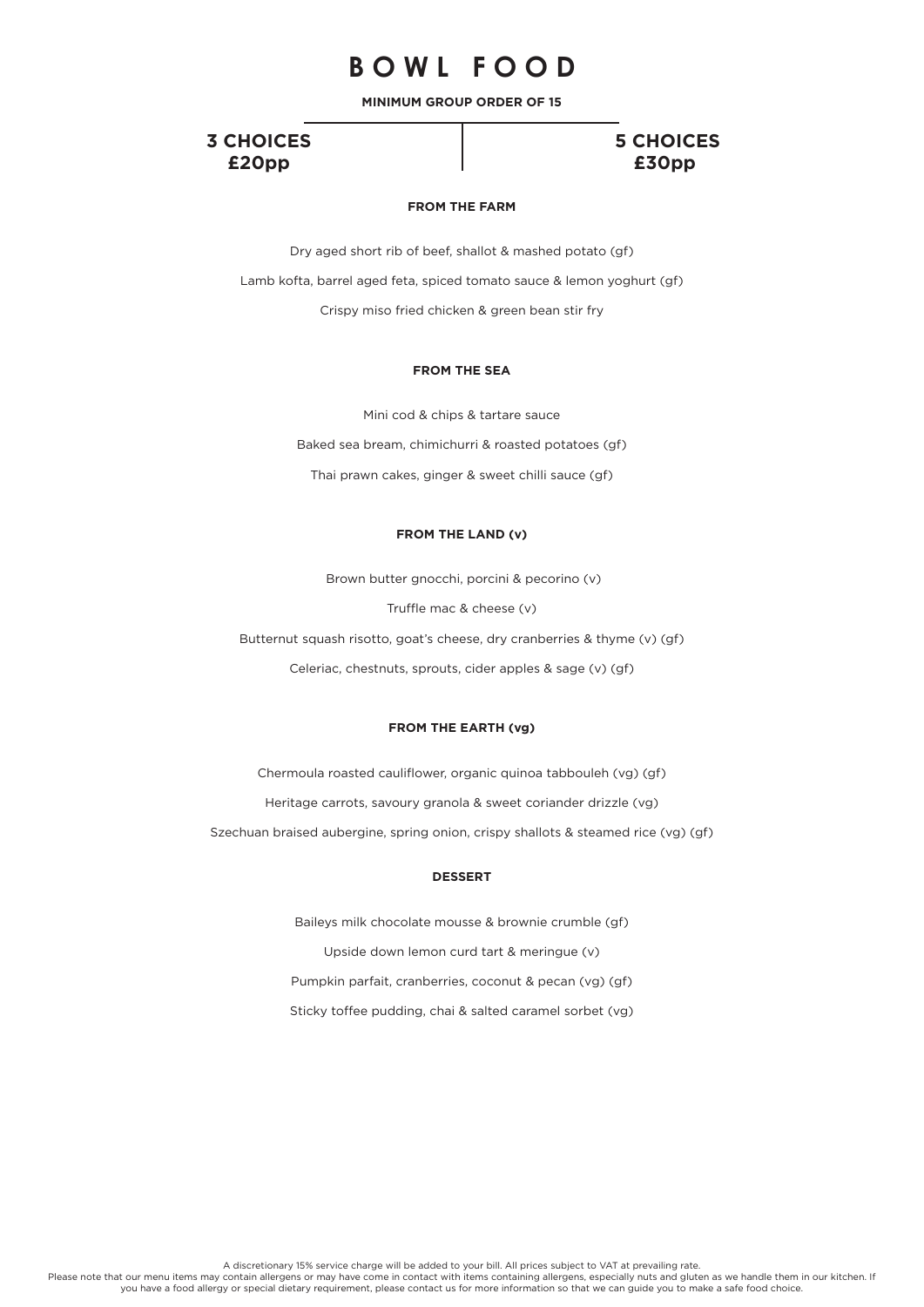# **P R I V A T E D I N I N G**

**PLEASE SELECT ONE STARTER, MAIN & DESSERT FOR ENTIRE GROUP** 

**£45 PP**

# **STARTER**

Carpaccio of seared Aberdeen angus fillet of beef Borettane onions, parmesan, rocket, radishes & truffle dressing (gf) Century cherry smoked salmon, marinated fennel & cucumber

Poached egg, truffled potato mousseline & wild mushrooms (v) (gf)

Salt baked celeriac, smokey shimenji, kale & hazelnut (vg) (gf)

## **MAIN**

Short rib of beef, dark ale, parsnip mash, Portobello mushroom, bacon & red wine sauce (gf) Free range chicken breast, tarragon gnocchi, onion petals & cream porcini sauce Squash & wild mushroom wellington, chestnut, sprouts & onion gravy (vg) (gf) Herb crusted Cornish cod, boulangère potatoes & squid vinaigrette

# **DESSERT**

Spiced carrot cake, macadamia frosting & orange sorbet (vg) Salted chocolate tart, orange & Armagnac ice cream (v) Poached pear & clementine, meringue, plum & mulled wine sorbet (v)



A discretionary 15% service charge will be added to your bill. All prices subject to VAT at prevailing rate.<br>Please note that our menu items may contain allergens or may have come in contact with items containing allergens you have a food allergy or special dietary requirement, please contact us for more information so that we can guide you to make a safe food choice.